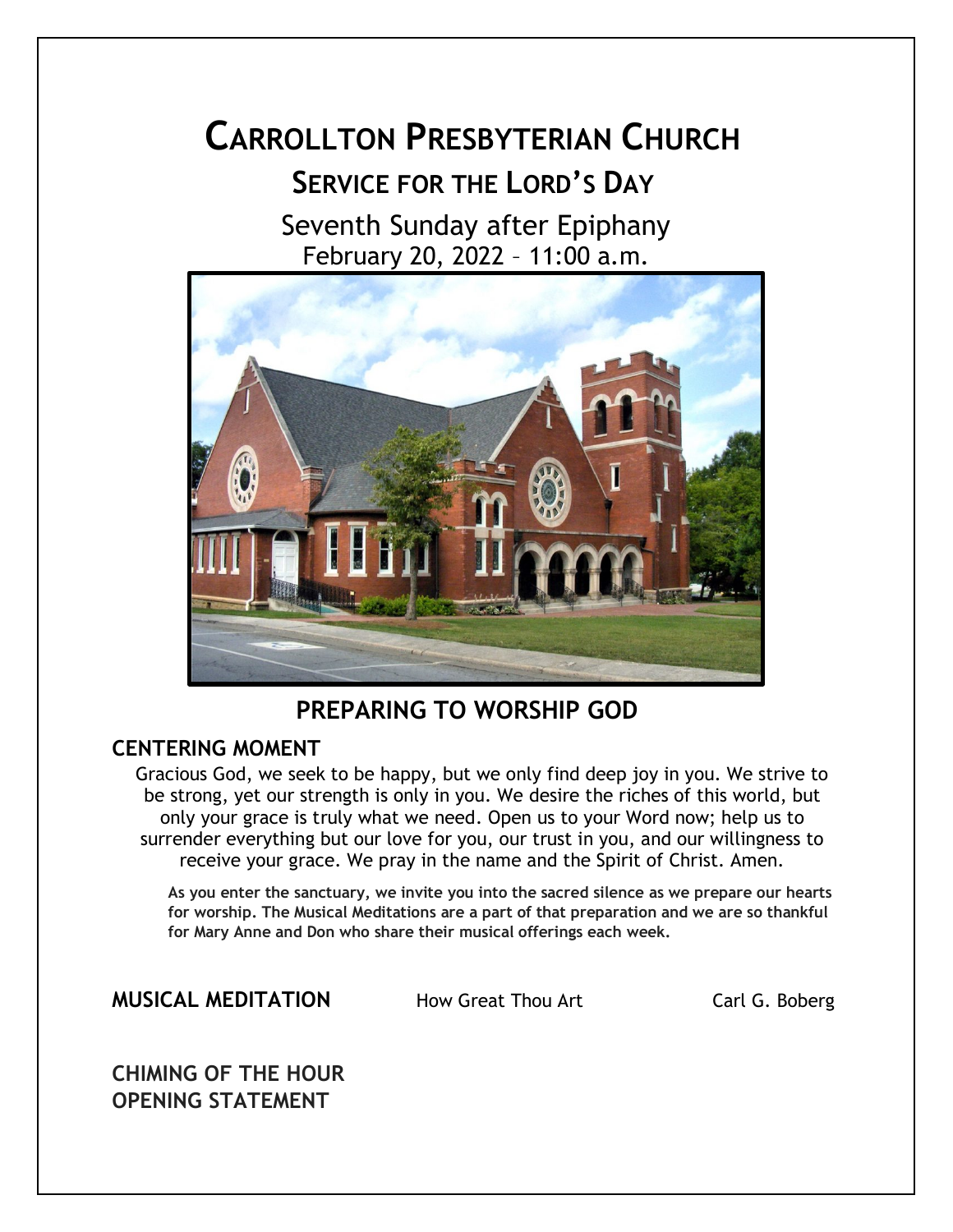This is the day that the Lord has made. **Let us rejoice and be glad in it!**

## **GATHERING AROUND GOD'S WORD**

#### **WELCOME AND ANNOUNCEMENTS** Linda Handyside

**PRELUDE He's Always Been Faithful** Sara Groves

## **\*CALL TO WORSHIP** Linda Handyside

In the Lord I have taken refuge.

**When the foundations are being destroyed, what can the righteous do?**

The Lord is in the holy temple, enthroned in heaven. God's eyes keep careful watch, they weigh our worth.

**The Lord tests both righteous and wicked but abhors those who love violence.**

For the Lord is righteous, delighting in righteous deeds.

**For certain, the just shall see God's faith.**

Praise the Lord!

**The Lord's name be praised!**

\*OPENING HYMN **Dur God Our Help in Ages Past** GTG # 687

## **\*CALL TO CONFESSION** Linda Handyside

The proof of God's amazing love is this: While we were yet sinners Christ died for us. Because we have faith in him, we dare to approach God with confidence. In faith and penitence, let us confess our sin before God and one another.

## **UNISON PRAYER OF CONFESSION** Linda Handyside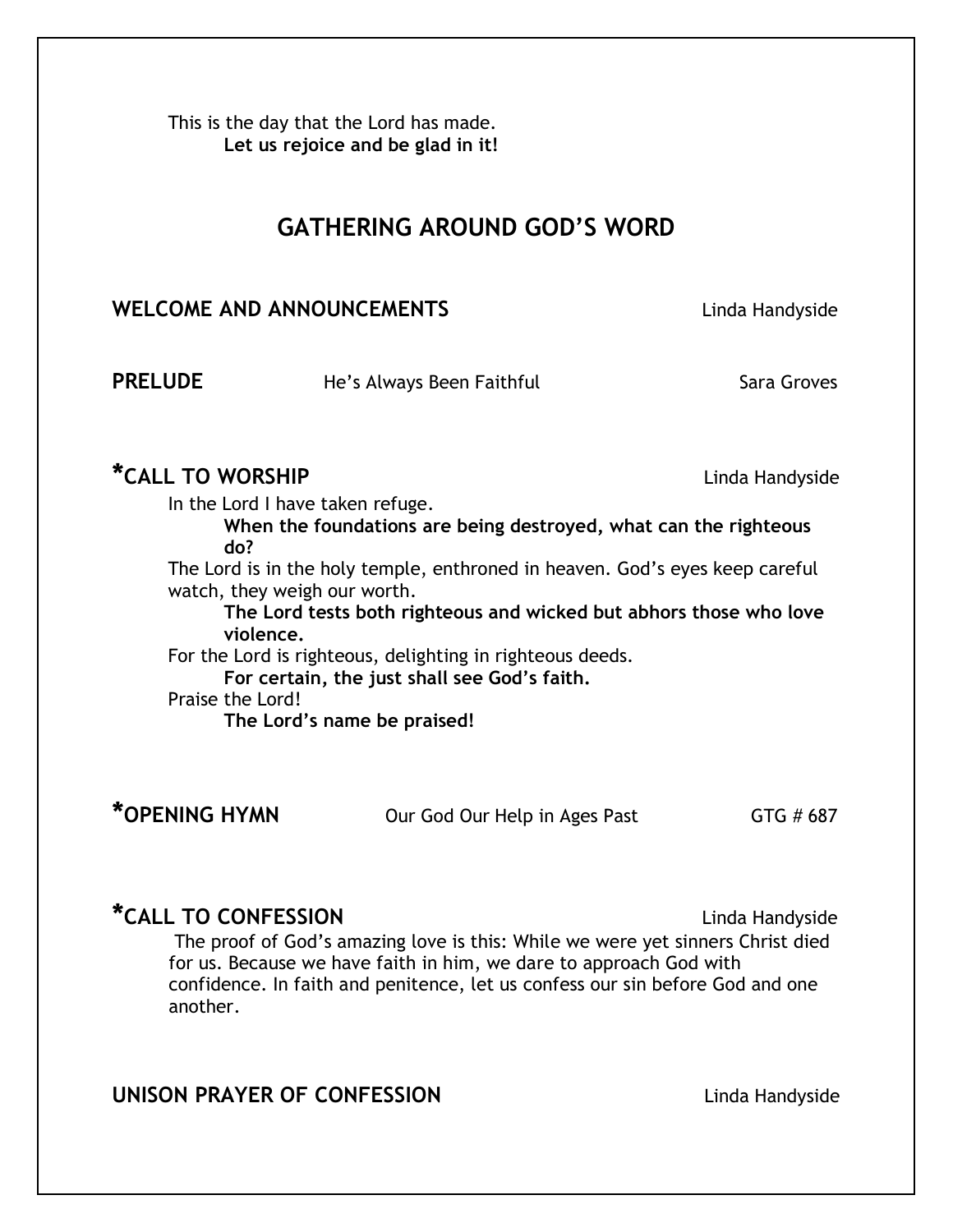**Holy and Merciful God, in your presence we confess our failure to be what you created us to be. You alone know how often we have sinned in wandering from your ways, in wasting your gifts, in forgetting your love. In your loving mercy, help us to live in your light and abide in your ways for the sake of Jesus Christ, Our Savior. Amen.**

## **\*ASSURANCE OF GOD'S GRACE** Linda Handyside

We are bold to believe the Good News of the Gospel! **In Jesus Christ, we are forgiven!**

## **\*PASSING OF THE PEACE**

## **\*GLORIA PATRI** GTG# 581

Glory be to the Father, and to the Son, and to the Holy Ghost; As it was in the beginning, is now, and ever shall be: World without end. Amen. Amen.

## **LISTENING FOR GOD'S WORD**

## **PRAYER FOR ILLUMINATION Rev. Larry Owens**

**SCRIPTURE READING Genesis 45:3-11,15** This is the Word of the Lord! **Thanks be to God!**

**\*HYMN** Lord, I Want to Be a Christian GTG # 729

## **SECOND SCRIPTURE READING** Luke 6:27-38

This is the Word of the Lord! **Thanks be to God!**

**SERMON** The Most Important Teaching of Jesus Rev. Larry Owens

## **RESPONDING TO GOD'S WORD**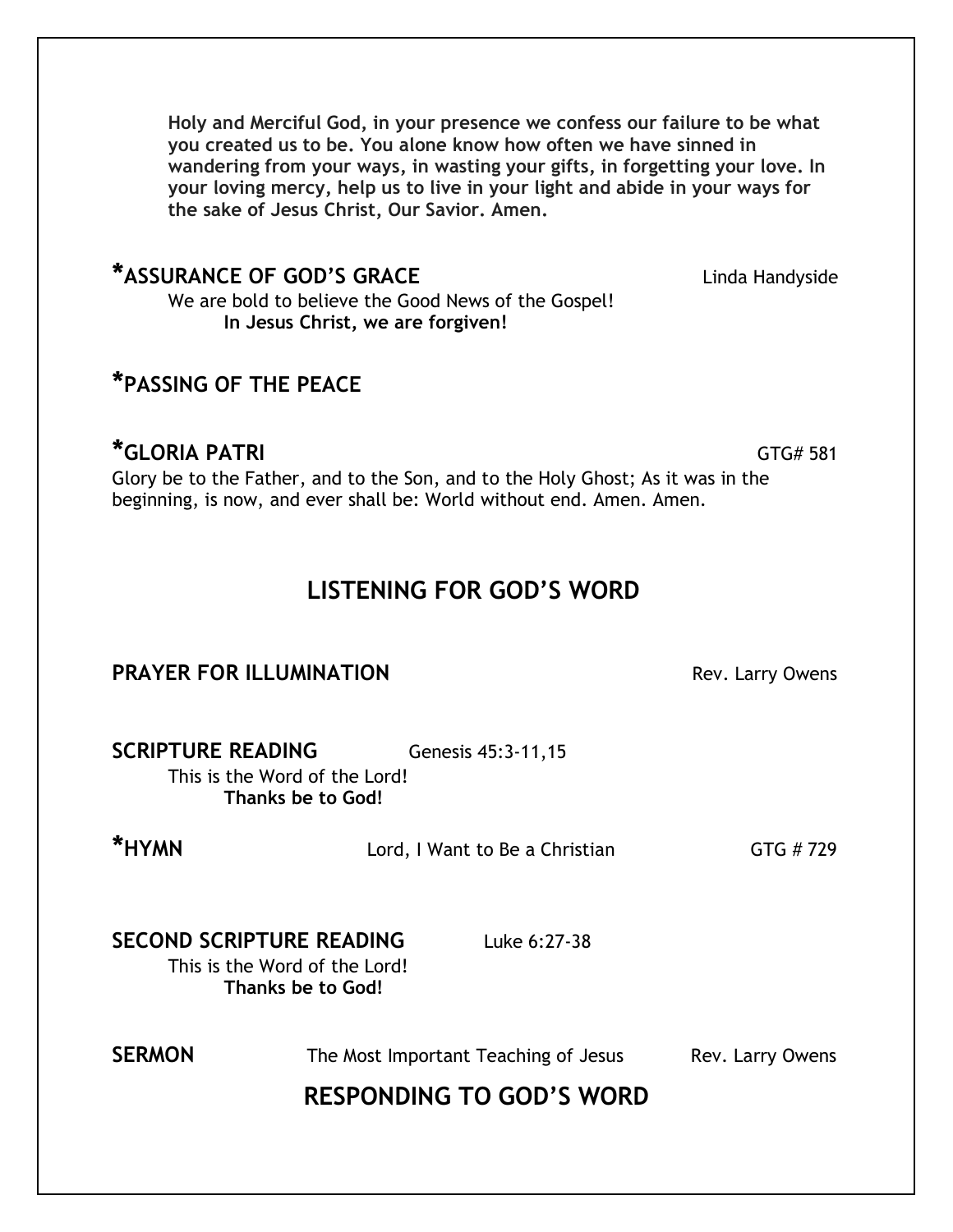## **\*AFFIRMATION OF FAITH**

**I believe in God the Father Almighty, Maker of heaven and earth, And in Jesus Christ his only Son our Lord; who was conceived by the Holy Ghost, born of the Virgin Mary, suffered under Pontius Pilate, was crucified, dead, and buried; he descended into hell; the third day he rose again from the dead; he ascended into heaven, and sitteth on the right hand of God the Father Almighty; from thence he shall come to judge the quick and the dead.** 

**I believe in the Holy Ghost; the holy catholic Church; the communion of saints; the forgiveness of sins; the resurrection of the body; and the life everlasting. Amen.** 

#### **PRAYERS OF THE PEOPLE**

**Our Father, who art in heaven, hallowed be thy name. Thy Kingdom come, thy will be done, on earth as it is in heaven. Give us this day our daily bread, and forgive us our debts as we forgive our debtors. And lead us not into temptation, but deliver us from evil, for thine is the kingdom and the power, and the glory forever. Amen** 

#### **WORDS OF GRACE AND THANKSGIVING** Linda Handyside

God's love is revealed in those who seek to be faithful in sharing their gifts, so the hungry might be fed, so the lonely might be comforted, so the forgotten will be remembered, so our sisters and brothers might know God's grace and love in their lives. Amen.

**OFFERTORY** Lord the Light of Your Love is Shining (you are invited to bring your offering to the plate on the Communion Table)

**\*DOXOLOGY** Praise G-d, From Whom All Blessings Flow GTG #606 **Praise God from whom all blessings flow. Praise God, all creatures here below. Praise God above ye heavenly host. Praise father, son, and holy ghost. Amen.**

**PRAYER OF THANKSGIVING**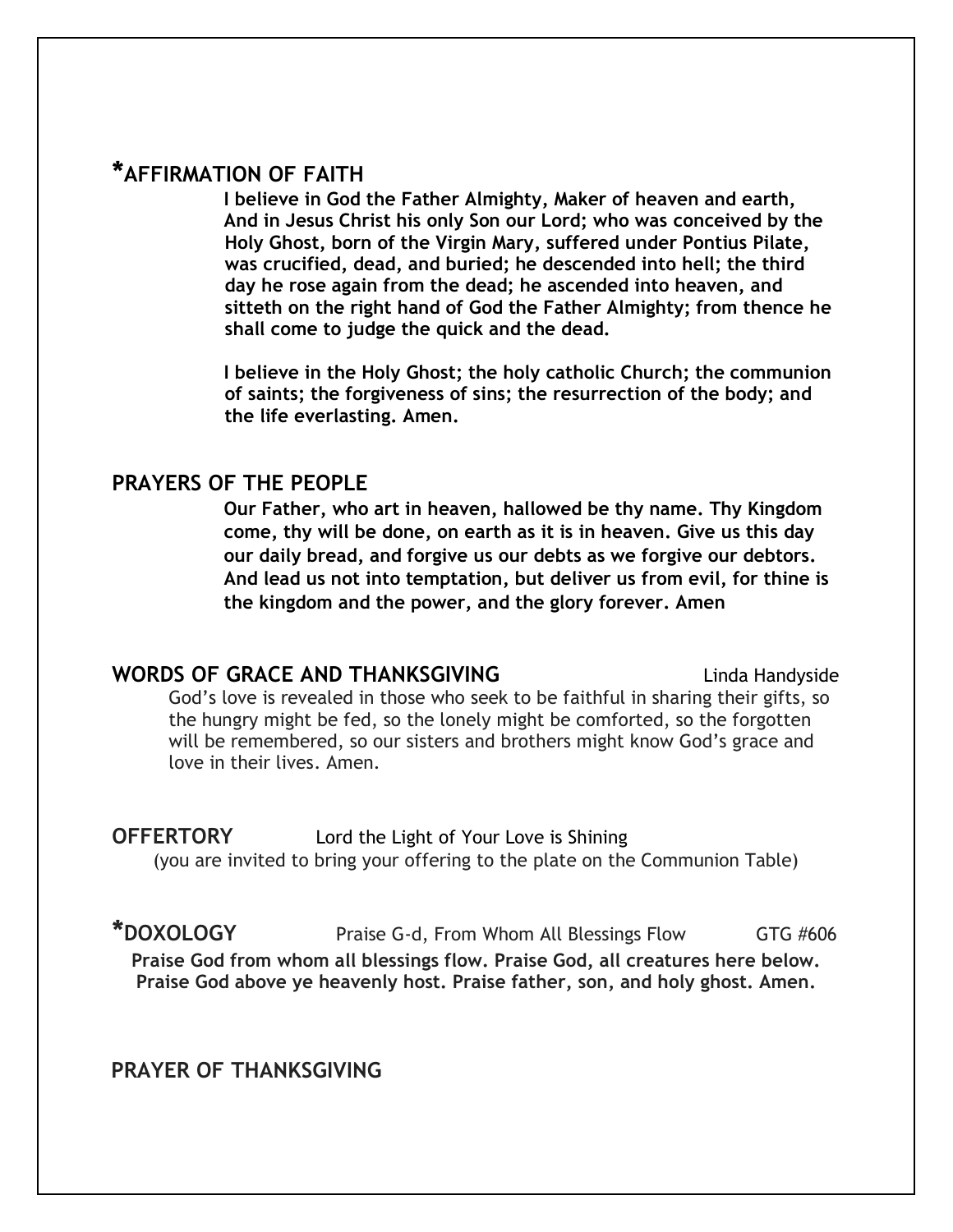## **FOLLOWING GOD'S WORD INTO THE WORLD**

\*CLOSING HYMN Live Into Hope **GTG #772** 

#### **CHARGE AND BENEDICTION**

**\*\*POSTLUDE** I Love Thy Kingdom, Once Despisèd Jesus! Aaron Williams

**\*** You are invited to stand, if able

**\*\*** You are invited to remain seated for the postlude

**Please refrain from talking after the Benediction. The Livestream doesn't end until after the postlude and conversations can be heard during the Livestream.**

**"We are live streaming this service so people can join us wherever they are. Please know that we have cameras recording, and your image may show up on our broadcast. Thanks so much."**

**Thanks to everyone who is viewing from home. You're as much a part of this service as anyone attending in person. You add power to our congregation's prayer And praise.**

We welcome Rev. Larry Owens to lead us in worship today. Larry is a happily retired minister of the Presbyterian Church (USA) with a varied background in ministry since he was ordained in 1976. He's served three congregations, led leadership seminars and spiritual discovery retreats, served on various committees of the presbytery, was president of a hotel company, and was a resource development officer for Thornwell Home for Children (1999-2010) and Presbyterian Homes of Georgia (2010-2018). Most recently he served as an interim for pastoral care at First Presbyterian Church, Atlanta.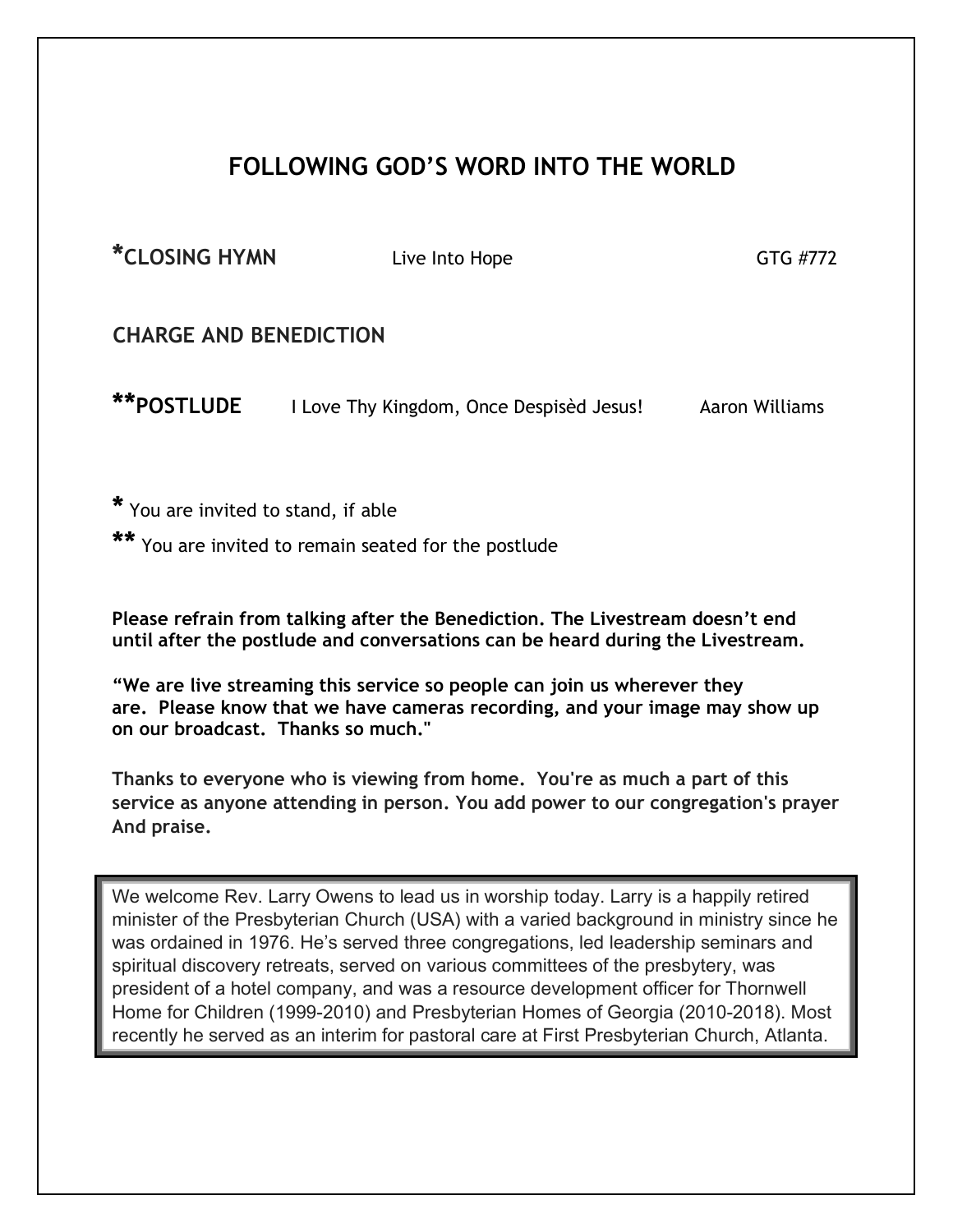

Jesus said, "Come and See." John 1:39. As we start a new journey of faith, come, see, and share the exciting visions of growth for our church by joining together in worship.

February 20, 27, March 6, 20, 27, and April 3 Rev. Larry Owens March 13 Jane Hubbard April 10 Palm Sunday and April 17 Easter Sunday Rev. Glenn Goldsmith

#### **WORSHIP LEADERSHIP**

Guest Minister: Rev. Larry Owens Organist: Bryant Hand Pianist: Leslie Goldsmith Music Meditation: Don Rice Liturgist: Linda Handyside Virtual Worship Technicians: Keith and Robin Ellison Jared Price, and Jane Taylor Ushers: Bill and Di Hodge



Carrollton Presbyterian Church 124 Maple Street, Carrollton, Georgia 30117 Phone: 770-832-6131 Email: office@carrolltonpresbyterian.net Website: www.carrolltonpresbyterian.church

> **Elder on Call –– Jeff Branyon** Phone: 804-274-8183 Email: jrbranyon@aol.com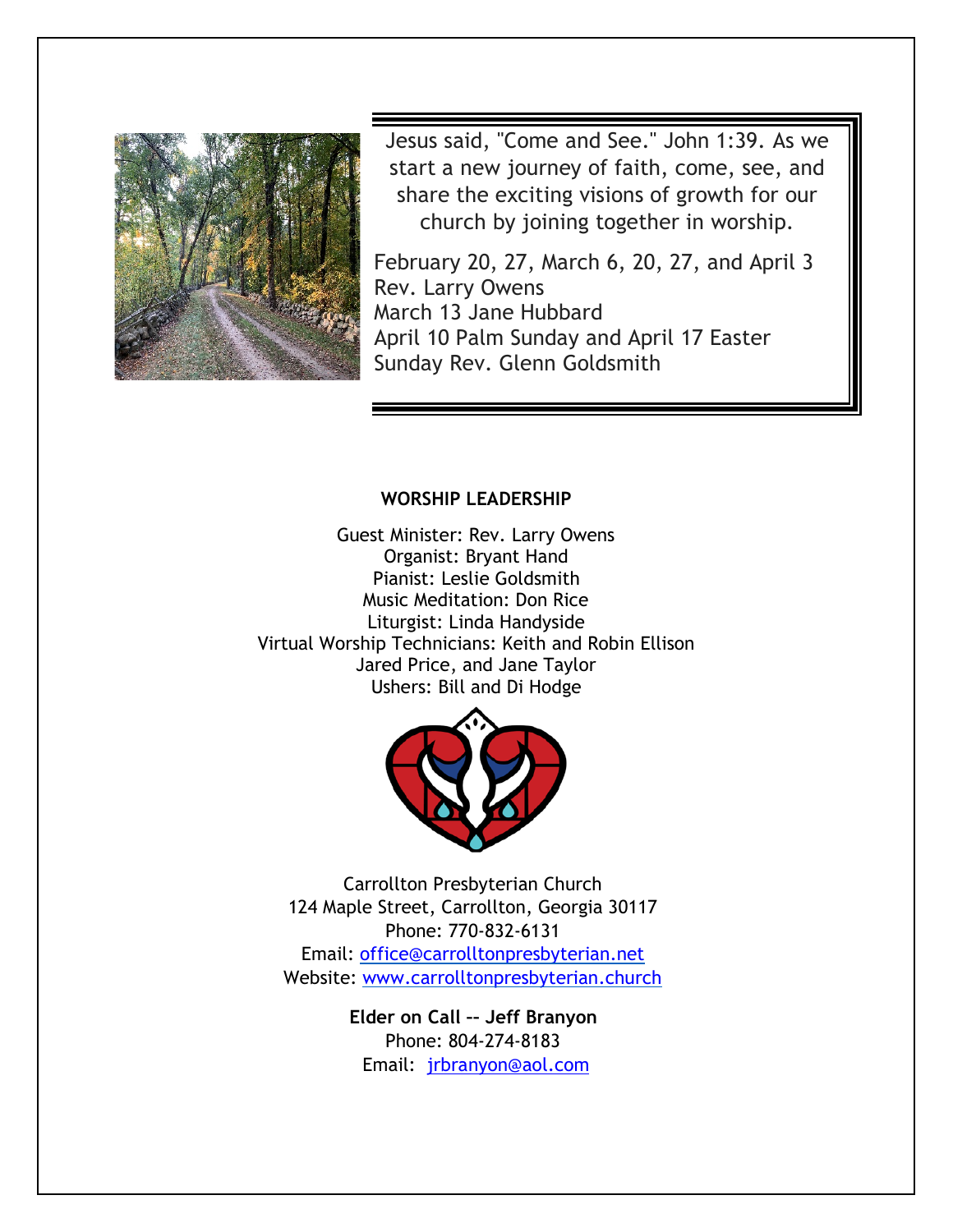

Come join us for a devotional, prayer, and fellowship on Wednesday mornings at 9:00 am in Westminster Hall.

We will not gather on Wednesday, February 23.

### **Plan to attend our Ash Wednesday Service, March 3rd at 6pm**

Musical Meditation "How Great Thou Art" based on a Swedish tradition

al melody and a poem written by Carl G.Boberg (1885). Tune: © 1949, 1953 The Stuart Hine Trust CIO. All rights in the USA its territories and possessions, except print rights, administered by Capitol CMG Publishing. USA, North and Central American print rights and all Canadian and South American rights administered by Hope Publishing Company. All other North and Central American rights administered by the Stuart Hine Trust CIO. Rest of the world rights administered by Integrity Music Europe. Text: Spanish tr. by Arturo W. Hotton Rives © 1949, 1953 The Stuart Hine Trust CIO. All rights in the USA its territories and possessions, except print rights, administered by Capitol CMG Publishing. USA, North and Central American print rights and all Canadian and South American rights administered by Hope Publishing Company. All other North and Central American rights administered by the Stuart Hine Trust CIO. Rest of the world rights administered by Integrity Music Europe. Used by permission. All rights reserved. Arranged for piano by Don Rice. One License # A-739569 (streaming). CCS WORSHIPcast license # 14060 (streaming).

Prelude "He's Always Been Faithful" based on *Great Is Thy Faithfulness* by William M. Runyan; words & music by Sara Groves © 2000 Hope Publishing Company; arranged by Lloyd Larson © 2018 Hope Publishing Company. Used by permission. All rights reserved. CCLI license # 21248914 (streaming).

"Our God Our Help in Ages Past" *Glory to God* Hymnal # 687. © 2013 Westminster John Knox Press. Text: Isaac Watts (11719); Music: William Croft (1708). Text & music public domain.

"Gloria Patri" *Glory to God* Hymnal # 581. © 2013 Westminster John Knox Press. Text: Trad. Liturgical text. Music: Henry W. Greatorex, 1851. Words & music public domain.

"Lord, I Want to Be a Christian" *Glory to God* Hymnal # 729. © 2013 Westminster John Knox Press. Text & music: African American spiritual; public domain.

Offertory "Lord, the Light of Your Love Is Shining" *Glory to God* Hymnal © 2013 Westminster John Knox Press. Text & music: Graham Kendrick (1987) © 1987 Make Way Music (admin. Music Services). All rights reserved. Used by permission. One License # A-739569 (streaming).

Doxology "Praise God, From Whom All Blessings Flow" *Glory to God* Hymnal # 606. © 2013 Westminster John Knox Press. Words & music public domain.

"Live Into Hope" *Glory to God* Hymnal # 772. © 2013 Westminster John Knox Press. Text: Jane Parker Huber (1976) © 1980 Jane Parker Huber (admin. Westminster John Knox Press). Music: *Musica Sacra,* c. 1778; public domain. Used by permission. All Rights Reserved. One License # A-739569 (streaming).

Postlude "I Love thy Kingdom, Once Despised Jesus!"

Tune: ST. THOMAS, Aaron Williams (1770); Tune; IN BABILONE, Traditional Dutch melody. Arranged for organ by Matthew McConnell © 2019 Lorenz Corporation (admin. by Music Services) All rights reserved. Used by permission. CCLI license # 21248914 (streaming). One License # A-739569 (streaming).

Scripture quotations are from New Revised Standard Version Bible, copyright © 1989 National Council of the Churches of Christ in the United States of America. Used by permission. All rights reserved worldwide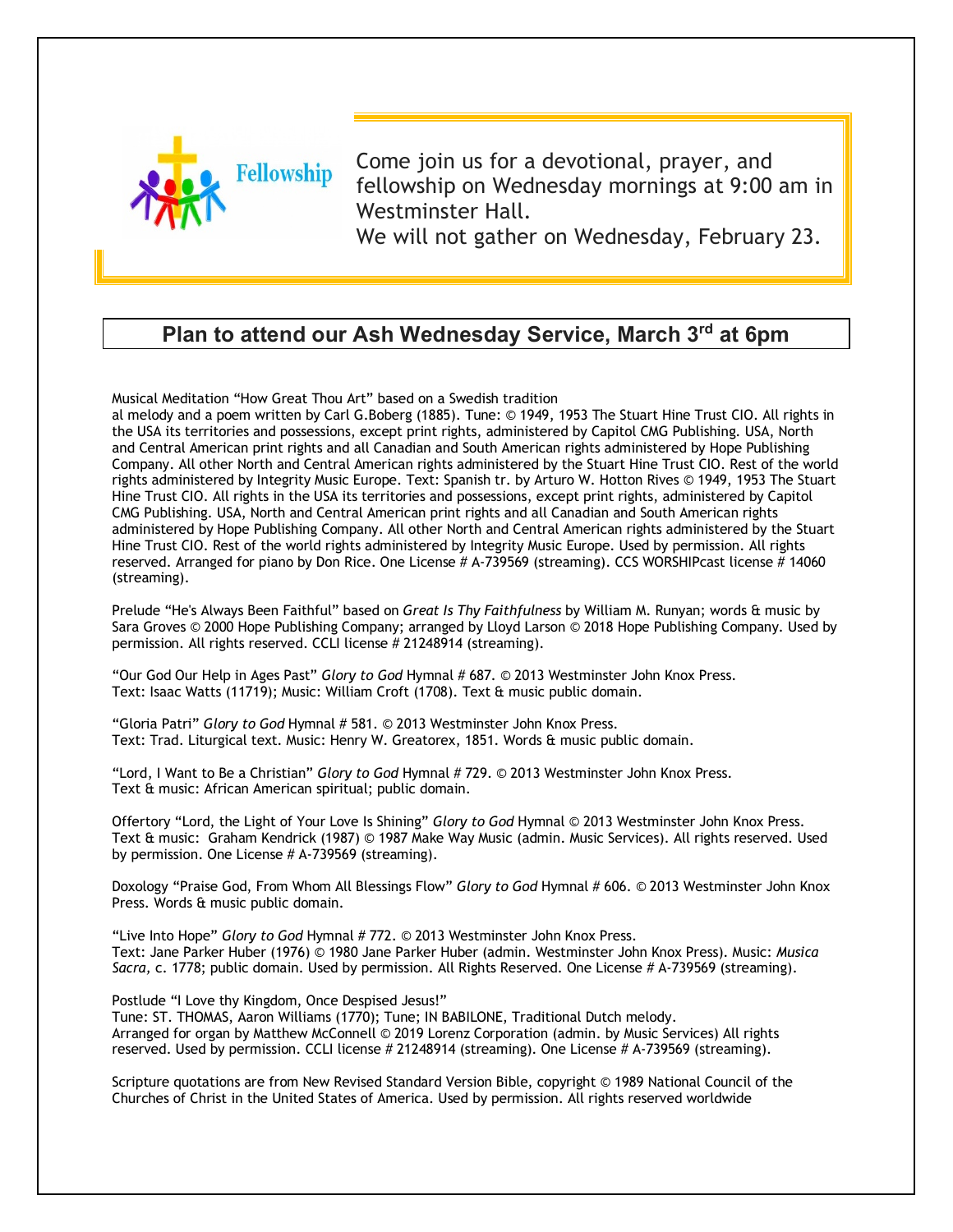



Want to hear about how Carrollton Presbyterian is sharing the Love of Christ with a wounded world? Sign up for Heartbeat, our weekly emailed newsletter. It's full of great photos and bits of news about what we're doing here. www.carrolltonpresbyterian.church



There are many ministries that Carrollton Presbyterian Church supports in our community and beyond. You may give of your time, talent, and tithes by contacting the church office, mailing a check to the church or, by giving online through Realm Communications or www.carrolltonpresbyterian.church.Thank you for this prayerful consideration of your gifts.



Would you like to learn more about the "disciple whom Jesus loved?" The Apostle John was the eyewitness of many of Jesus' miracles, yet he wrote only about 7 of them. What was his reason? Why did he not include any parables in his books of the Bible?

Come join our study on Tuesdays, 5:30-7:00 pm in Westminster Hall and find out the answer to these and many other questions.